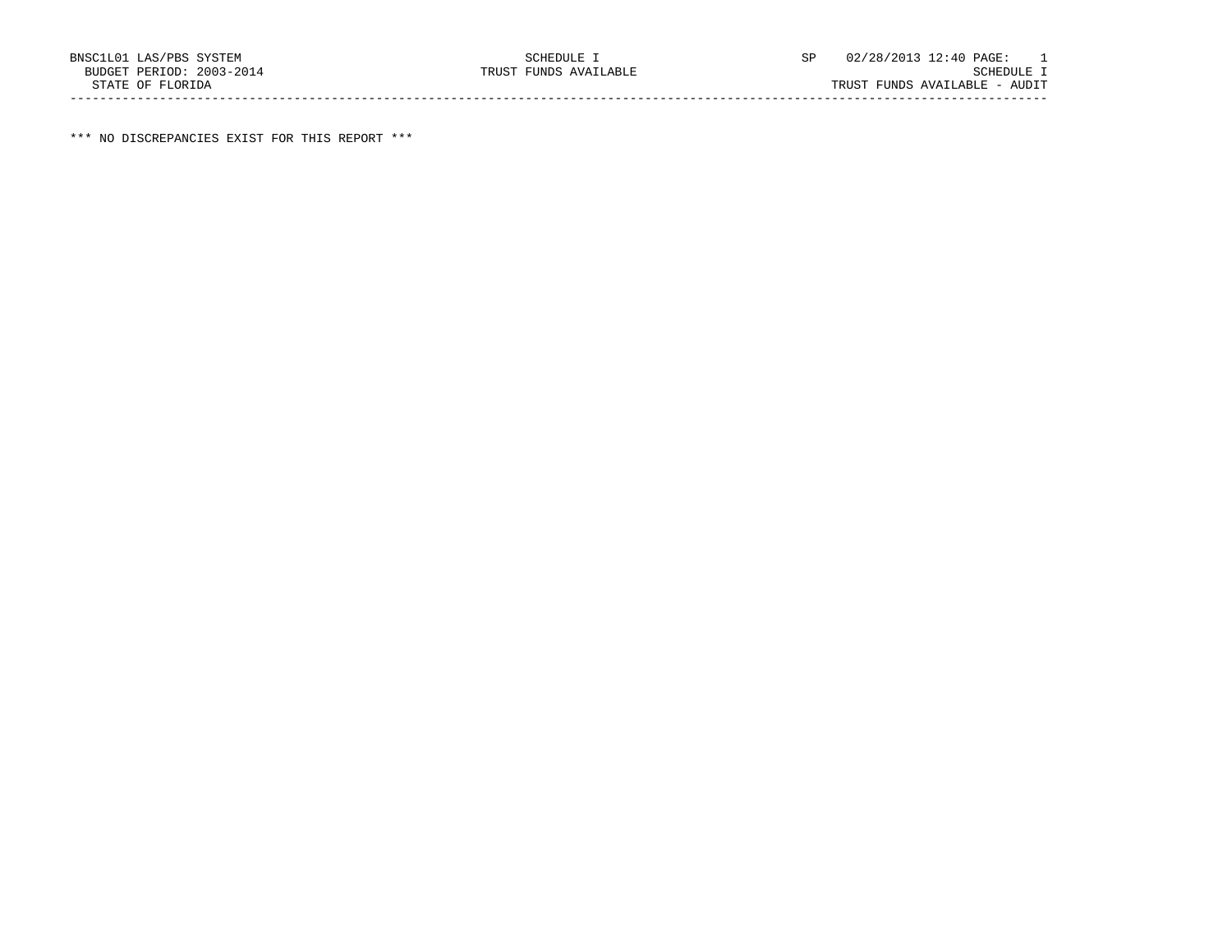TRUST FUNDS AVAILABLE

| $\gamma$ nt.<br>AGY FIN REQ<br>__<br>FY 2013-14 | ി∩⊤<br>AGY AMD REQ<br>FY 2013-14<br>--------- ------------- |
|-------------------------------------------------|-------------------------------------------------------------|
|                                                 |                                                             |

FISH/WILDLIFE CONSERV COMM 77000000

## FUND: STATE GAME TRUST FUND 2672

SECTION I: DETAIL OF REVENUES

|                              | REVENUE CAP SVC |       | AUTH    |      | <b>MATCHING %</b> | <b>CFDA</b> |               |            |
|------------------------------|-----------------|-------|---------|------|-------------------|-------------|---------------|------------|
|                              | CODE            | CHG % |         |      | ST I/C LOC I/C    | NO.         |               |            |
|                              |                 |       |         |      |                   |             |               |            |
| 01 RECREATIONAL LICENSES     | 000200 YES 0.0  |       | 379.352 | 0.00 | 0.00              |             | 14,977,821    | 14,977,821 |
| 03 COMMERCIAL LICENSES       | 000200 YES 0.0  |       | 379.362 | 0.00 | 0.00              |             | 578,911       | 578,911    |
| 04 ALLIGATOR PROGRAM         | 000200 YES 0.0  |       | 379.375 | 0.00 | 0.00              |             | 2,343,981     | 2,343,981  |
| 13 DOR MOTOR FUEL TAX        | 001600 NO       | 0.0   | 206.606 | 0.00 | 0.00              |             | 2,500,000     | 2,500,000  |
| 16 DOC STAMPS - LAND MGT     | 001604 NO       | 0.0   | 201.15  | 0.00 | 0.00              |             | 5,385,000     | 5,800,000  |
| 17 DOC STAMPS - LAKE REST    | 001604 NO       | 0.0   | 201.15  | 0.00 | 0.00              |             | 6,900,000     | 7,400,000  |
| 20 YOUTH CAMP                | 000100 YES 0.0  |       | 379.352 | 0.00 | 0.00              |             | 30,000        | 30,000     |
| 23 BASS TAG RECEIPTS         | 001600 NO 0.0   |       | 320.080 | 0.00 | 0.00              |             | 285,314       | 285,314    |
| 24 FISH TAGS                 | 000100 YES 0.0  |       | 379.354 | 0.00 | 0.00              |             | 30,000        | 30,000     |
| 25 DAY USE FEES              | 000100 YES 0.0  |       | 379.354 | 0.00 | 0.00              |             | 37,500        | 37,500     |
| 26 RECREATIONAL USER ADMIN   | 000100 YES 0.0  |       | 379.354 | 0.00 | 0.00              |             | 37,750 37,750 |            |
| 27 SPECIAL OP HUNT APP FEE   | 000100 YES 0.0  |       | 379.354 | 0.00 | 0.00              |             | 140,572       | 140,572    |
| 33 GRAZING CONTRACTS         | 002101 NO       | 0.0   | 379.354 | 0.00 | 0.00              |             | 100,750       | 100,750    |
| <b>34 PALM BEACH LEASE</b>   | 002101 NO       | 0.0   | 379.354 | 0.00 | 0.00              |             | 10,000        | 10,000     |
| 36 CITRUS HARVEST CONTRACT   | 000100 YES 0.0  |       | 379.354 | 0.00 | 0.00              |             | 38,500        | 38,500     |
| 38 LAND MANAGEMENT INCOME    | 000100 YES 0.0  |       | 379.354 | 0.00 | 0.00              |             | 355,976       | 355,976    |
| 40 INTEREST                  | 000502 NO       | 0.0   | 17.61   | 0.00 | 0.00              |             | 460,000       | 460,000    |
| 41 TRANS FROM LIFETIME TF    | 001500 NO 0.0   |       | 379.207 | 0.00 | 0.00              |             | 117,500       | 117,500    |
| 44 CONTRACTS HSC-DIRECT      | 001905 YES 0.0  |       | 379.211 | 0.00 | 0.00              |             | 165,201       | 165,201    |
| 45 LICENSE ISSUANCE FEES     | 000100 YES 0.0  |       | 379.352 | 0.00 | 0.00              |             | 1,750,000     | 1,750,000  |
| 47 TRANS FROM DEDICATED TF   | 001500 NO       | 0.0   | 379.203 | 0.00 | 0.00              |             | 461,162       | 461,162    |
| 51 SALE OF SURPLUS EOUIP     | 002900 NO       | 0.0   | 273.055 | 0.00 | 0.00              |             | 50,000        | 50,000     |
| 54 PEROUISITES               | 001905 YES 0.0  |       | 379.211 | 0.00 | 0.00              |             | 3,000         | 3,000      |
| 55 CONTRACTS FWRI-DIRECT     | 001905 YES 0.0  |       | 379.106 | 0.00 | 0.00              |             | 475,000       | 475,000    |
| 57 FINES, FORFEITURES, JUDGE | 001200 NO 0.0   |       | 379.407 | 0.00 | 0.00              |             | 18,000        | 18,000     |
| 58 CONTRACTS LAW-DIRECT      | 001905 YES 0.0  |       | 379.106 | 0.00 | 0.00              |             | 1,208,746     | 1,208,746  |
| 60 HGM CONTRACTS-DIRECT      | 001010 NO       | 0.0   | 379.106 | 0.00 | 0.00              |             | 30,000        | 30,000     |
| 65 CONTRIBUTIONS             | 001101 NO       | 0.0   | 379.352 | 0.00 | 0.00              |             | 150,000       | 150,000    |
| 85 REC USER PERM FLOW THRU   | 000100 YES 0.0  |       | 379.352 | 0.00 | 0.00              |             | 638,266       | 638,266    |
| 88 LICENSE FEE TRANSFER      | 000106 YES 0.0  |       | 379.352 | 0.00 | 0.00              |             | 500,000       | 500,000    |
| 90 TRFR-DEP FOR LE CONSOL    | 001600 NO 0.0   |       | 379.211 | 0.00 | 0.00              |             | 7,360,639     | 7,360,639  |
| 91 NON-FWC LIC COLLECTIONS   | 000200 YES 0.0  |       | 379.211 | 0.00 | 0.00              |             | 200,000       | 200,000    |
| 92 APIARY CONTRACTS          | 002101 NO       | 0.0   | 379.354 | 0.00 | 0.00              |             | 464           | 464        |
| 93 BILLBOARD LEASES          | 002100 NO       | 0.0   | 379.354 | 0.00 | 0.00              |             | 4,750 4,750   |            |
| 94 TRANSFER FROM FGTF        | 001500 NO       | 0.0   | 379.211 | 0.00 | 0.00              |             | 87,500 87,500 |            |
| 99 TIMBER SALES              | 000900 NO       | 0.0   | 379.354 | 0.00 | 0.00              |             | 397,500       | 397,500    |
|                              |                 |       |         |      |                   |             |               |            |

 TOTAL TO LINE B IN SECTION IV 47,829,803 48,744,803 ============= =============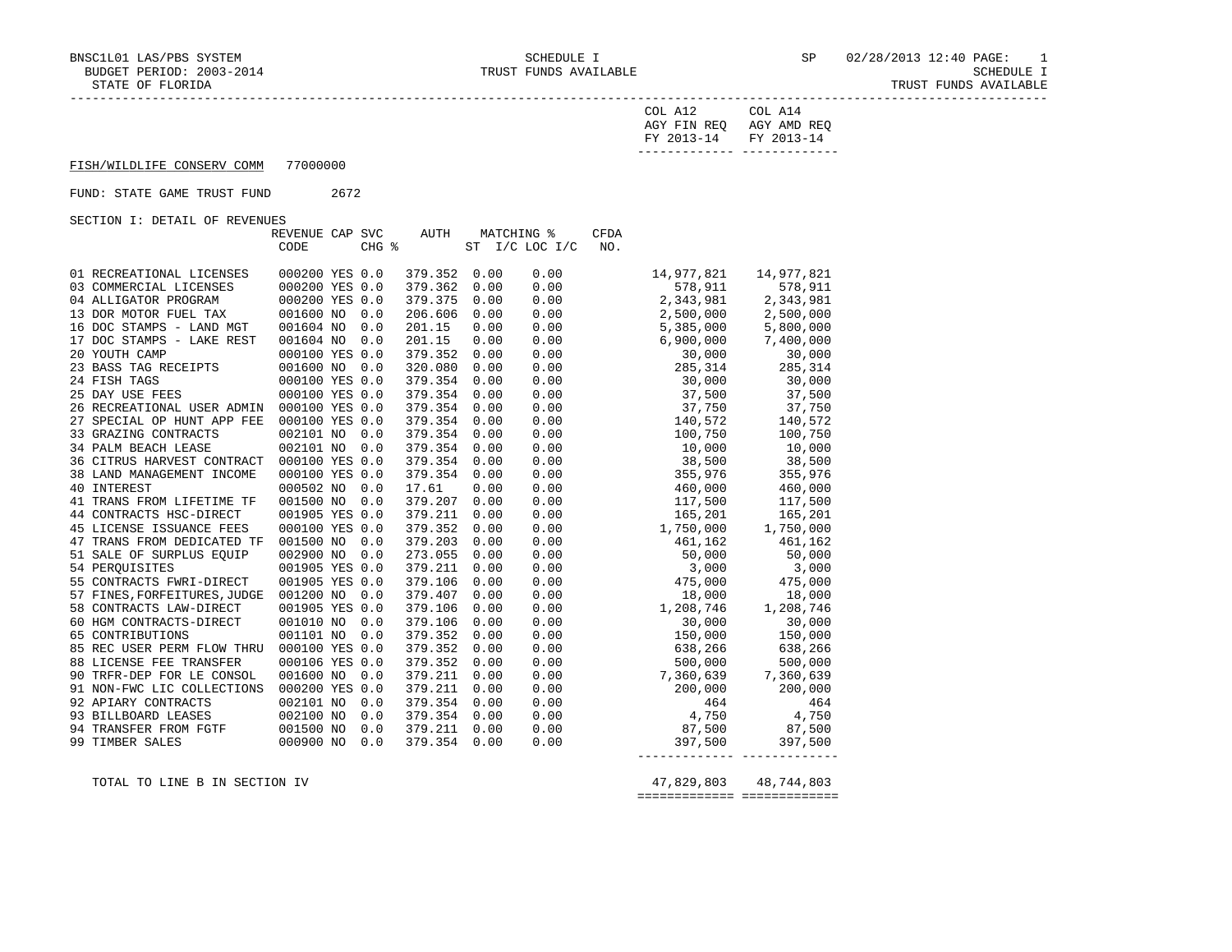| BNSC1L01 LAS/PBS SYSTEM<br>BUDGET PERIOD: 2003-2014<br>STATE OF FLORIDA                                                                                                                                                                                                                                                                                                        | SCHEDULE I<br>TRUST FUNDS AVAILABLE                         |                                                                                                          | SP                                                                                                       | 02/28/2013 12:40 PAGE:<br>2<br>SCHEDULE I<br>TRUST FUNDS AVAILABLE |
|--------------------------------------------------------------------------------------------------------------------------------------------------------------------------------------------------------------------------------------------------------------------------------------------------------------------------------------------------------------------------------|-------------------------------------------------------------|----------------------------------------------------------------------------------------------------------|----------------------------------------------------------------------------------------------------------|--------------------------------------------------------------------|
|                                                                                                                                                                                                                                                                                                                                                                                |                                                             | COL A12<br>FY 2013-14                                                                                    | COL A14<br>AGY FIN REQ AGY AMD REQ<br>FY 2013-14<br>______________ _____________                         |                                                                    |
| 77000000<br>FISH/WILDLIFE CONSERV COMM                                                                                                                                                                                                                                                                                                                                         |                                                             |                                                                                                          |                                                                                                          |                                                                    |
| FUND: STATE GAME TRUST FUND<br>2672                                                                                                                                                                                                                                                                                                                                            |                                                             |                                                                                                          |                                                                                                          |                                                                    |
| SECTION II: DETAIL OF NONOPERATING EXPENDITURES                                                                                                                                                                                                                                                                                                                                | OBJECT TRANSFER CFDA<br>CODE<br>TO BE<br>NO.                |                                                                                                          |                                                                                                          |                                                                    |
| 01 TRANSFER ADMINISTRATIVE OVERHEAD<br>04 5% RESERVE<br>08 TRANSFER TO TAX COLLECTOR<br>09 TRANSFER OF NON-FWC LICENSES FEE                                                                                                                                                                                                                                                    | 810000<br>77100700<br>999000<br>810000<br>810000            | 3,418,706 3,418,706<br>828,573<br>500,000<br>200,000                                                     | 828,573<br>500,000<br>200,000                                                                            |                                                                    |
| TOTAL TO LINE E IN SECTION IV                                                                                                                                                                                                                                                                                                                                                  |                                                             | ============================                                                                             | 4,947,279 4,947,279                                                                                      |                                                                    |
| SECTION III: ADJUSTMENTS                                                                                                                                                                                                                                                                                                                                                       | OBJECT<br>CODE                                              |                                                                                                          |                                                                                                          |                                                                    |
| TOTAL TO LINE H IN SECTION IV                                                                                                                                                                                                                                                                                                                                                  |                                                             |                                                                                                          | ===========================                                                                              |                                                                    |
| SECTION IV: SUMMARY                                                                                                                                                                                                                                                                                                                                                            |                                                             |                                                                                                          |                                                                                                          |                                                                    |
| UNRESERVED FUND BALANCE - JULY 1<br>ADD: REVENUES (FROM SECTION I)<br>TOTAL FUNDS AVAILABLE (LINE A + LINE B)<br>LESS: OPERATING EXPENDITURES<br>LESS: NONOPERATING EXPENDITURES (SECTION II)<br>LESS: FIXED CAPITAL OUTLAY (TOTAL ONLY)<br>UNRESERVED FUND BALANCE - JUNE 30 - BEFORE ADJ<br>NET ADJUSTMENTS (FROM SECTION III)<br>ADJUSTED UNRESERVED FUND BALANCE - JUNE 30 | (A)<br>(B)<br>(C)<br>(D)<br>(E)<br>(F)<br>(G)<br>(H)<br>(1) | 12,731,506<br>47,829,803<br>60,561,309<br>45,025,288<br>4,947,279<br>2,249,500<br>8,339,242<br>8,339,242 | 12,731,506<br>48,744,803<br>61,476,309<br>46,025,288<br>4,947,279<br>2,249,500<br>8,254,242<br>8,254,242 |                                                                    |
| SCHEDULE IB: DETAIL OF UNRESERVED FUND BALANCE                                                                                                                                                                                                                                                                                                                                 | FUNDING SOURCE<br>STATE (S)<br>NONSTATE (N)                 |                                                                                                          |                                                                                                          |                                                                    |
| 01 RESTRICTED-REC LICENSE & PERMIT FEES<br>02 NOT RESTRICTED-DOC STAMP REVENUES                                                                                                                                                                                                                                                                                                | S<br>S.                                                     | 4,613,997<br>3,725,245                                                                                   | 4,613,997<br>3,640,245                                                                                   |                                                                    |

------------- -------------